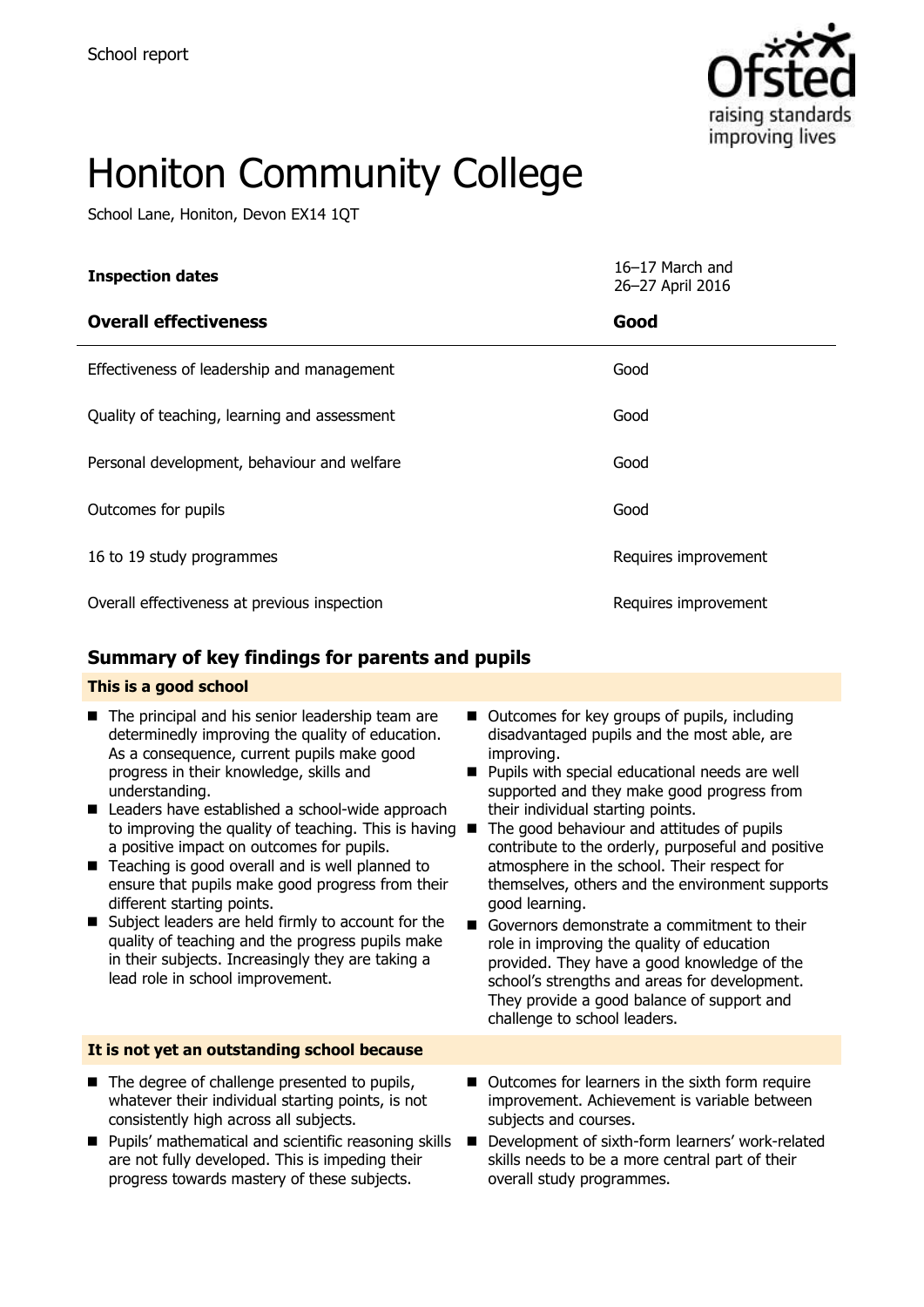

## **Full report**

#### **What does the school need to do to improve further?**

- Improve the quality of teaching, learning and assessment by ensuring that teachers:
	- ̶ plan lessons across all subjects that include a high degree of challenge for pupils whatever their starting points, including in the sixth form
	- ̶ develop further pupils' reasoning skills in mathematics and science so that they can attain greater mastery of these subjects.
- Improve outcomes for learners following 16 to 19 study programmes by ensuring that:
	- ̶ leaders undertake a precise analysis of what each learner knows, understands and can do when they start a course and that this is used to inform teaching
	- all learners make progress in developing appropriate work-related skills that link well to the rest of their courses and to their planned next steps after the sixth form.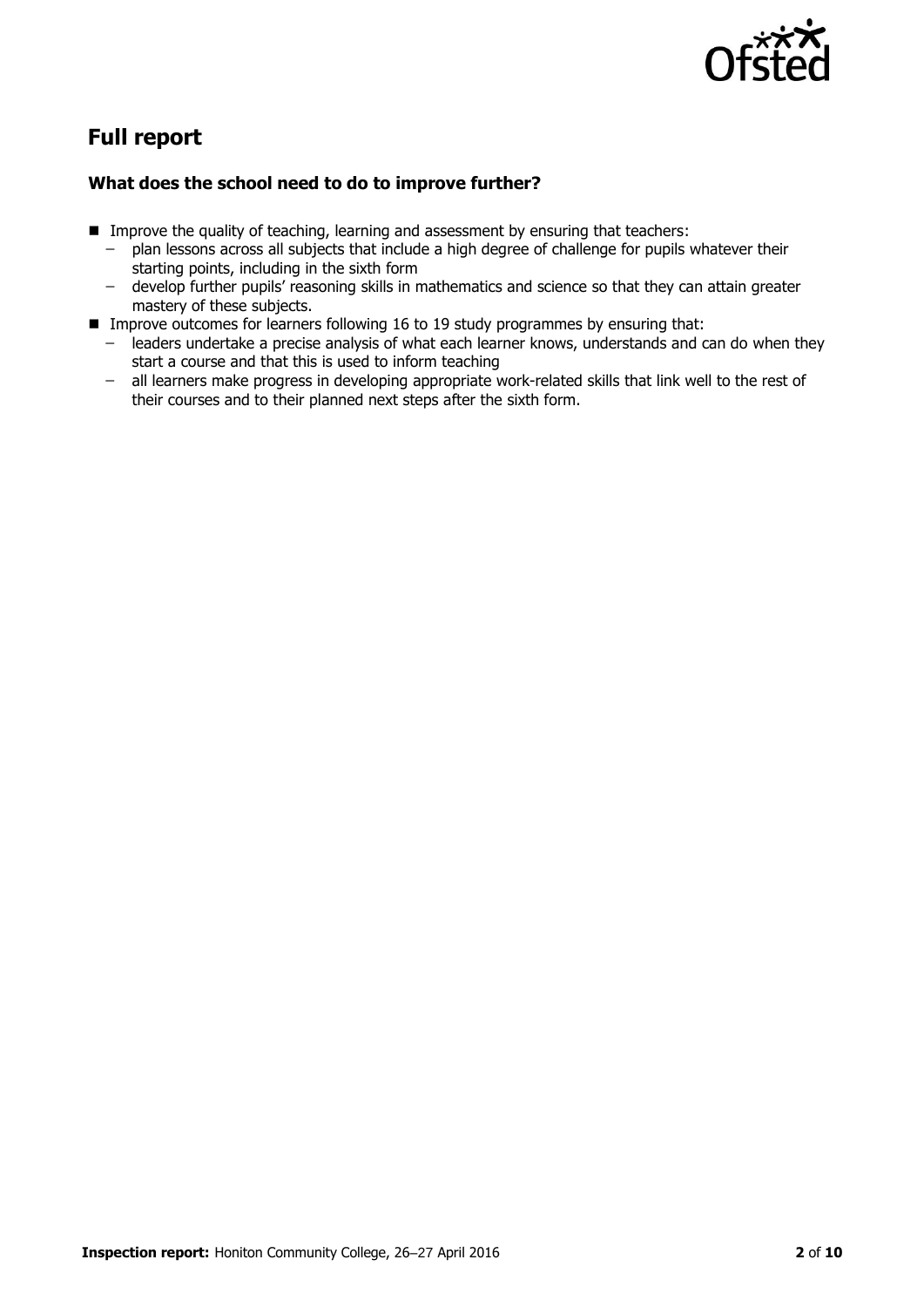

### **Inspection judgements**

#### **Effectiveness of leadership and management is good**

- The principal leads the school with integrity and determination to improve the life chances of pupils. He pursues improvement for all pupils with tenacity and resilience. The impact of the school's vision for selfrespect, respect for others and respect for the environment is conspicuous in pupils' positive attitudes and behaviour.
- **E** Senior leaders and governors know that, in recent years, outcomes for pupils have not been good enough. They have focused keenly on improving the quality of teaching across the school and, consequently, the progress of current pupils is good and improving.
- Leaders have formed effective partnerships with schools within the Jurassic Coast Teaching Schools' Alliance. These partnerships are helping the school to improve leadership, teaching and learning. In particular, the alliance's external evaluation of the school's performance has sharpened and reinforced school leaders' understanding of what needs to improve.
- Subject leadership is secure as a consequence of effective training and the sharing of good practice. Subject leaders are held to account for the performance of teachers in their teams and the achievement of pupils in their subjects. In turn, they take an increasingly proactive and effective role in improving the quality of teaching and learning. Teaching, learning and assessment are now good in most subjects and improving in history, art and French.
- Senior leaders have established effective systems to manage teachers' performance. The successful focus on training and mutual support has increased staff confidence and motivation. Morale is high. As one member of staff put it, 'It is a great place to work, with a friendly, supportive and professional staff.' Underperformance is addressed rigorously when necessary.
- School leaders and governors make effective use of funding that the school receives to help disadvantaged pupils and those working at a low level when they join the school. Increasingly, this is helping these pupils to catch up in their achievement when compared with others in the school and nationally, especially in English. Some gaps remain, however, and the school is intensifying its work to ensure that equally strong progress is made in all subjects.
- The new leader of the sixth form has a secure understanding of what needs to be improved and has very quickly introduced more effective programmes of study. Learners are now on courses better matched to their needs, and teaching is beginning to improve to be in line with that in the rest of the school. Nonetheless, improved leadership of the sixth form has yet to result in good outcomes and therefore the overall quality of 16 to 19 study programmes requires improvement.
- Across the school, the curriculum is broad and balanced ensuring that the development of pupils is good, both academically and in terms of their spiritual, moral, social and cultural understanding. The many after-school clubs and local and international visits and trips are important parts of this provision and are enjoyed and valued by pupils and sixth-form learners. They are also encouraged to volunteer to contribute to their communities. For example, some sixth formers help at the local Memory Cafe for people living with early dementia. School leaders aim to ensure that all pupils can access clubs and visits, and they have allocated funding to subsidise costs or offer alternatives where necessary.
- The school follows a curriculum which has a two-year key stage 3 and a three-year key stage 4 GCSE programme. Pupils receive effective guidance to help them to make option choices in Year 8. As a result, they are motivated to learn and their attitudes to study are mature. Some pupils in Year 9 begin landbased courses at the school's forest school provision before moving on to more specialised courses in Year 10 at Bicton College. The individual needs of these pupils are met well.
- The governance of the school
	- ̶ The governing body is strongly committed to the school and governors understand well their role in improving the quality of education. They provide a good balance of support and challenge to school leaders to help them improve outcomes for pupils. There is a significant amount of professional expertise on the board. Governors readily undertake training to improve their knowledge and understanding of educational issues.
	- ̶ Governors have supported the principal in his drive to tackle underperformance and improve teaching. They have made funds available to train, equip and motivate staff to improve teaching and learning.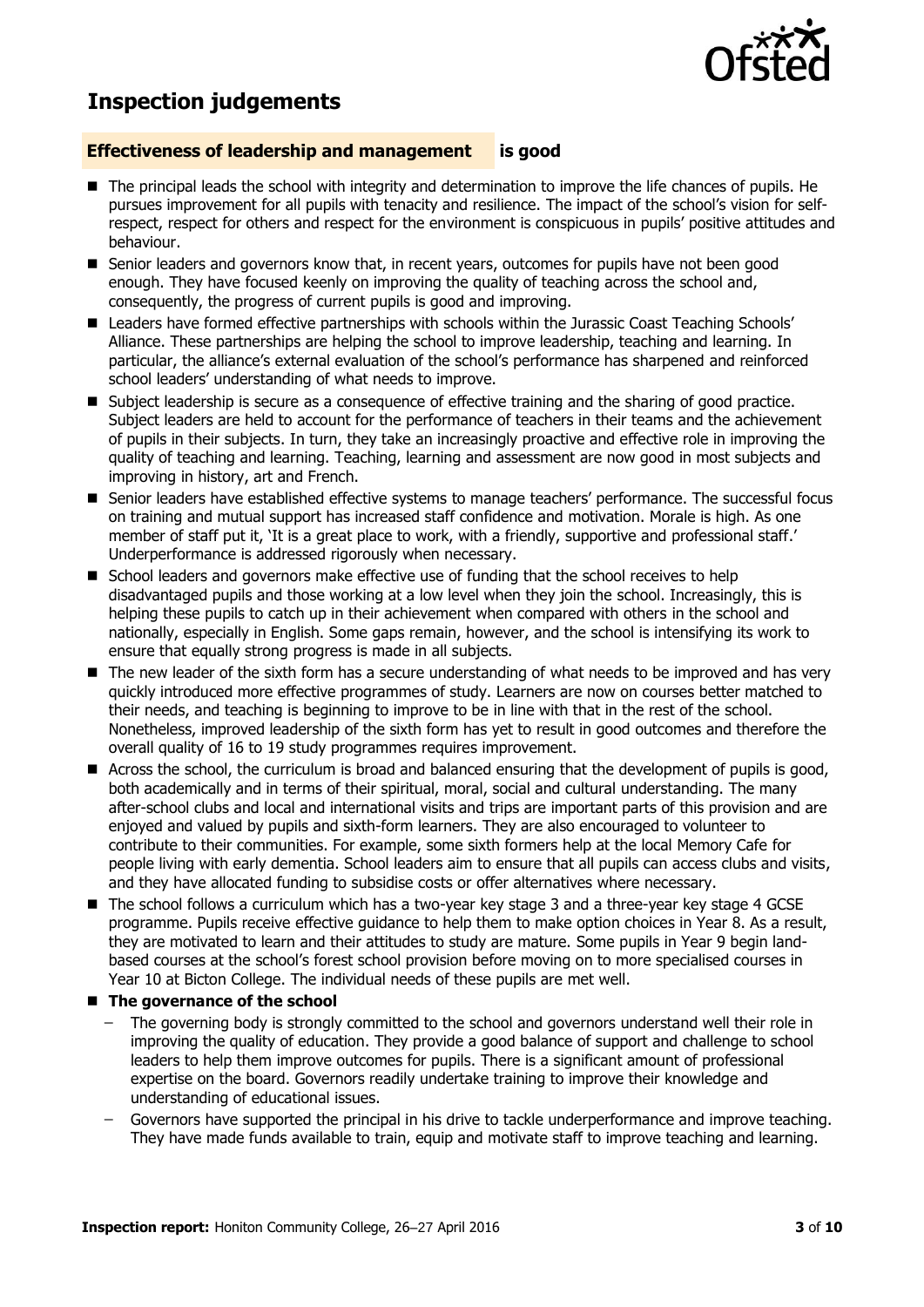

■ The arrangements for safeguarding are effective. Leaders ensure that pupils are kept as safe as possible on site and in activities. There are strong support structures to meet the needs of vulnerable pupils. School leaders work well with external agencies, parents and the local authority to safeguard pupils. Case studies of particular pupils show that the school works hard to keep them in education and ensure their future success.

#### **Quality of teaching, learning and assessment is good**

- Teachers use their secure subject knowledge and increasingly effective questioning skills to help pupils take the next steps in their learning. Relationships with pupils are very positive and contribute to pupils' progress because they are keen to learn. Most time in lessons is used productively as a consequence of effective planning by teachers. Nonetheless, in some subjects in the sixth form, some teachers do not make sure that learners are maximising their learning in the time available.
- There are now higher expectations of what pupils can and should achieve than in the past. Increasingly, teachers ensure that these expectations are realised through the setting of more challenging work and regular marking and support in line with the school's policy. When the work set for pupils provides an appropriately high level of challenge and encourages them to think deeply about their learning, rates of progress are good. This is not equally successful in all year groups or subjects.
- For pupils who have special educational needs or disability and those joining the school with low levels of achievement, support is particularly effective. Staff have in-depth knowledge of their learning needs. This enables them to plan pupils' work methodically, providing structured support and different materials as needed to improve their learning. Teaching assistants make a positive contribution to this process and are used effectively to support the progress of pupils.
- Teaching is now more successful in focusing on the needs of the most able pupils and this helps them to make better progress than in the past. Teachers encourage them to aim high and give them more challenging work. They are helped to become more confident, self-reliant and adventurous learners. Nonetheless, this good practice has not yet been fully extended to all pupils to ensure that all, whatever their starting points, benefit from this increased challenge. In mathematics and science, for example, pupils need to be challenged to develop their reasoning skills further.
- In subjects such as English and computer science, pupils develop resilience in their study skills and achieve well. In science and mathematics, on the other hand, insufficient emphasis is placed on deepening pupils' reasoning skills and thus progress towards mastery of these subjects is impeded. For example, in mathematics, many pupils are adept at following methods to solve equations but are less secure in their understanding of the reasons why these methods are followed.
- **Literacy skills remain a priority. Teachers across the school are focusing on writing because many pupils** are notably less confident in this area when joining the school in Year 7. Work to ensure that pupils have good reading skills and to promote a love of reading has had significant impact. The progress made to improve handwriting and presentation skills, however, has not been so rapid.
- **Parents receive regular reports about their children's progress and their attitudes to learning. There are** also opportunities to discuss progress with teachers at parents' evenings. A large majority of parents who responded Ofsted's online questionnaire, Parent View, agreed that they receive sufficient information.

#### **Personal development, behaviour and welfare is good**

#### **Personal development and welfare**

- The school's work to promote pupils' personal development and welfare is good.
- **Pupils are helped to do the best they can and to keep themselves safe. In Years 7, 8 and 9, pupils have** 'life skills' lessons to prepare them for the opportunities, challenges and risks that face them now and in the future. Sixth-form learners have a tutorial programme which reflects the preparation needed for the next stages in their education, employment and life.
- One key challenge that pupils and sixth-form learners have been encouraged to debate openly is the risk of extremism and radicalisation. This has been addressed sensitively in regard to recent world events and at different levels of maturity, according to age group. This work is accompanied by effective promotion of fundamental British values.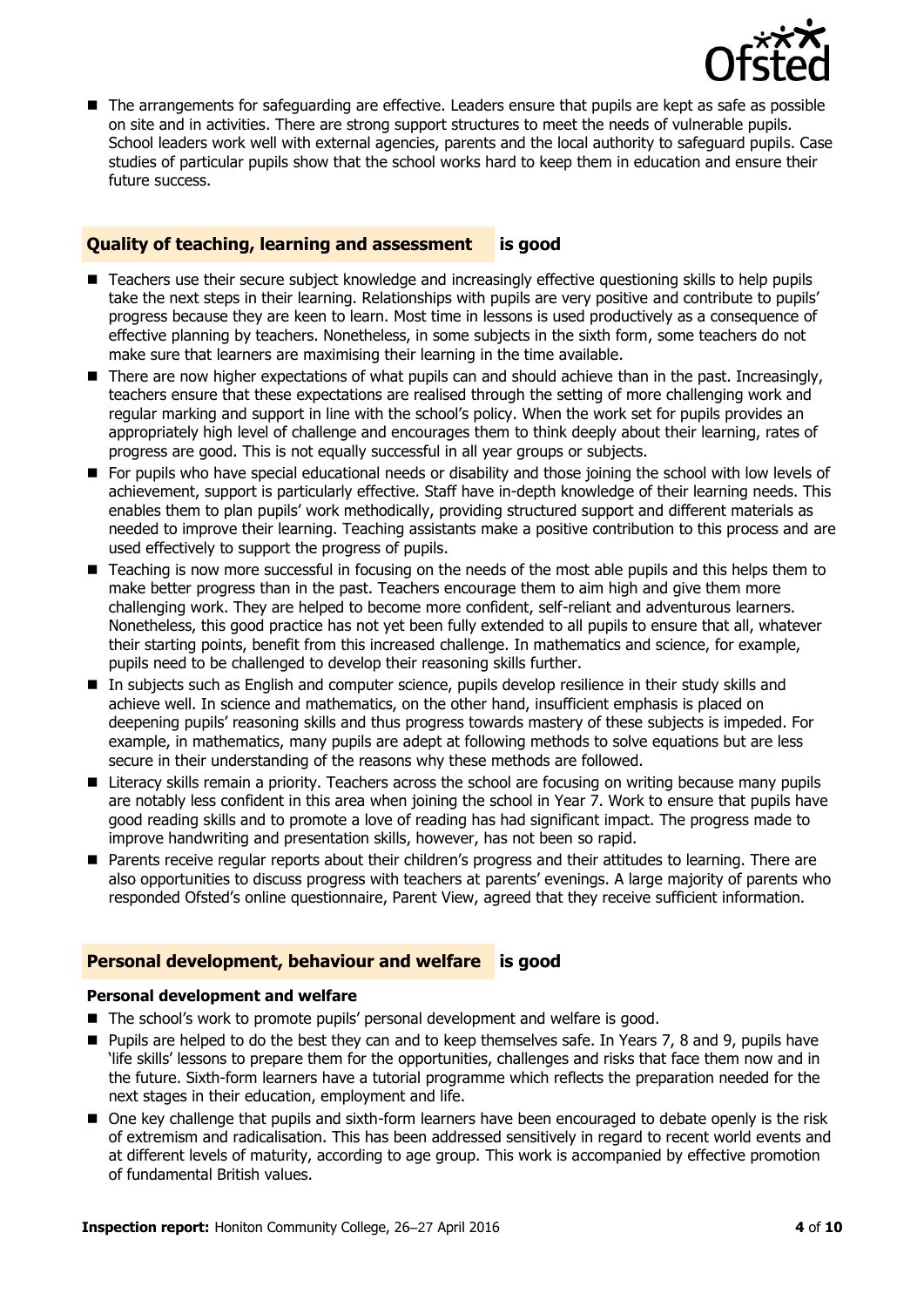

- In addition to helping pupils keep themselves physically healthy, life skills activities also place a considerable emphasis on emotional health and well-being and the development of character. This focus is helping pupils to develop personal qualities such as resilience, perseverance, optimism, integrity and dignity. One parent said: 'This school has been fully supportive and given both my children confidence and strength and nurtured them both into the young adults they are today.'
- **Pupils in Years 7 to 11 receive a range of advice and quidance to prepare them for the world of work.** They are given independent and impartial careers information from Year 8 onwards to help them plan their education choices. Nearly all pupils from Years 11 and 13 go on to sustained and suitable courses, training or employment.
- The school provides a strong support structure to ensure that the concerns and needs of vulnerable pupils are addressed. Pupils know whom to go to if they have a problem, including if there are concerns about online safety. School leaders work in partnership with the local authority and other external organisations to restore stability to the lives of pupils who are experiencing difficulties.
- School leaders ensure that those pupils who attend courses at Bicton College are safe, attend well and make good progress. They behave well because they are motivated to learn in this environment.

#### **Behaviour**

- The behaviour of pupils is good.
- The school's core values of respect for vourself, others and the environment is reflected in the way pupils behave around the school, their attitudes to learning and their contribution to their community.
- **Pupils are smart in their uniforms and show consideration for others as they move around the school.** Furthermore, older pupils and sixth-form learners are good role models for younger pupils.
- School records show that disruption to learning is infrequent. Pupils say that when disruption occurs it is dealt with firmly.
- The few occurrences of bullying are dealt with effectively and pupils say that most incidents are resolved quickly. The extremely low number of reports of racial or other discriminatory behaviour reflects the culture of mutual respect. The number of fixed-term exclusions was above average for the last two years but the incidence of repeat exclusions has dropped this year. Improved attitudes to learning are also reflected in the lower frequency of occasions when pupils are removed from class.
- Attendance is broadly average. Where there had been above-average levels of absence for disadvantaged pupils and those who have special educational needs, attendance has now improved.

#### **Outcomes for pupils are good**

- **Pupils are now making good progress across most year groups and in most subjects. In English, they** produce work characterised by fluency of writing and depth of analysis. For example, the work of Year 10 pupils, including that of the most able and the disadvantaged, demonstrates a sophisticated engagement with the key themes of Mary Shelley's 'Frankenstein'. Similarly, pupils are making good progress in mathematics and science, although some require greater development of their mathematical and scientific reasoning. This becomes clear when some pupils struggle fully to articulate developed answers in mathematics and science.
- Extensive sampling of pupils' work and observations of learning show that progress for pupils currently in the school has improved and continues to improve. In particular, the progress of key groups, including the most able, is improving. Consequently, current learning and progress contrast favourably with previously published information on outcomes.
- **Disadvantaged pupils are making better progress than in the recent past. Senior leaders can demonstrate** that their use of the pupil premium funding is having a positive impact on the outcomes for disadvantaged pupils. This improvement was confirmed by inspectors' wide-ranging scrutiny of work by such pupils.
- Similarly, outcomes for pupils who have special educational needs or disability are good and improving. This is partly a consequence of more accurate assessments of their abilities which allows fine-tuned and appropriate targets to be set for these pupils across the range of subjects they study. The progress of these pupils is monitored closely and targets revised upwards when necessary to retain an appropriate level of challenge. Again, this contributes to the improvement in outcomes for such pupils.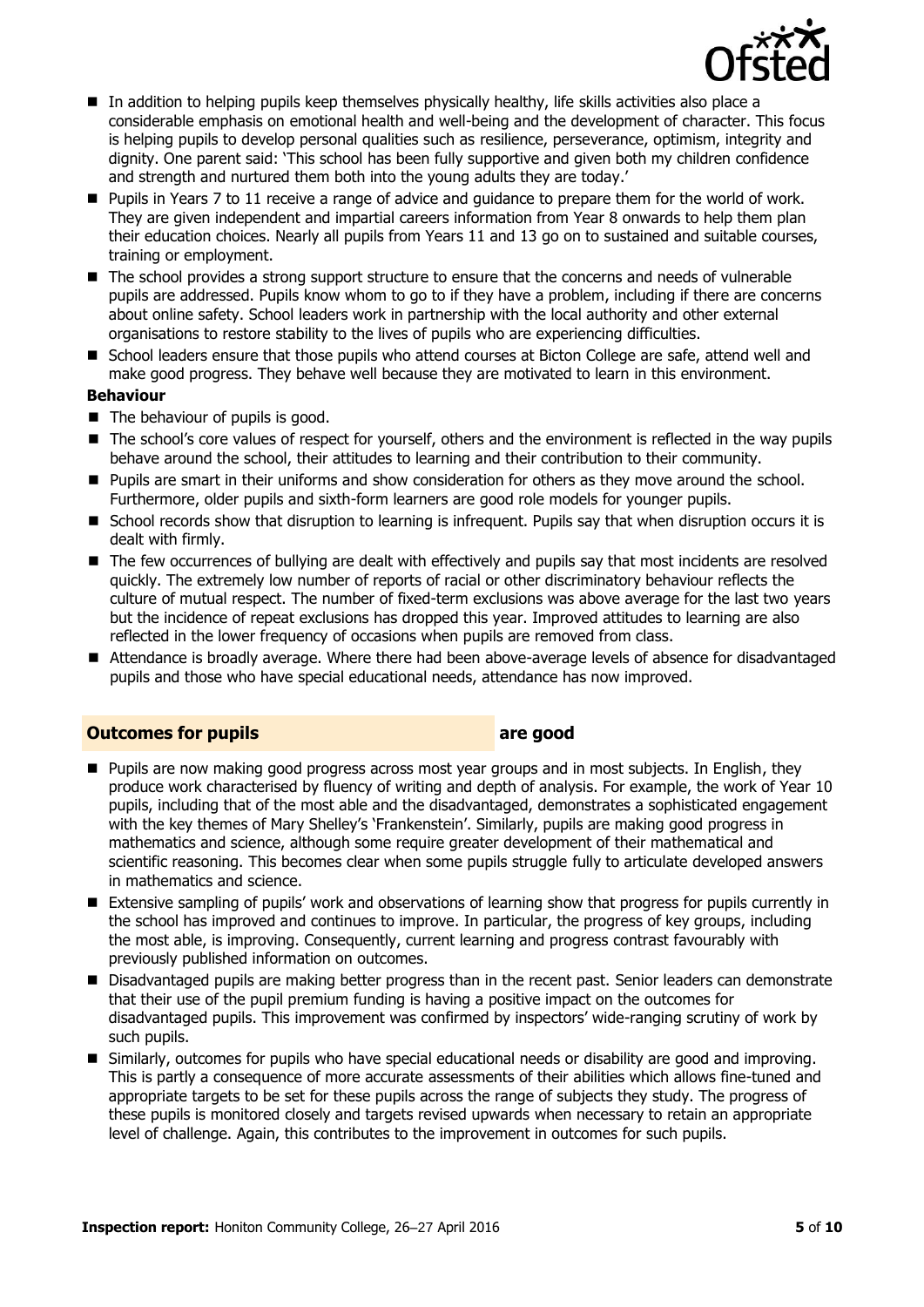

- The most able pupils are now making good progress another improvement on recent years. This is especially true in those subjects which provide them with the requisite level of challenge to stimulate their interest and to develop greater depth of understanding. Examples of this were seen in their work over time in geography and English.
- Outcomes in the sixth form for learners on vocational courses are good, with boys now achieving at similar rates to girls, unlike in the past. The majority of learners in the sixth form, however, follow A-level courses and outcomes in these require improvement. There is too much inconsistency between subjects. Moreover, within subjects, the achievement of learners with the same starting points varies markedly. Girls' achievement in academic subjects, when compared with boys' with the same starting points, remains a concern.
- School leaders monitor closely the outcomes for those pupils who attend Bicton College for part of their education. These pupils are making good progress on courses that are well suited to their individual needs. Consequently, they are well prepared for the next stage of their education, training or employment.
- **Pupils'** ability to read fluently and with comprehension is amply demonstrated in their work in English where their engagement with works such as 'Twelfth Night' or 'Animal Farm' is based on an ability to read texts precisely. The school has undertaken a successful drive to improve reading skills, but leaders know they have more to do to ensure that pupils write equally confidently from one subject to the next.
- The school works effectively to support pupils who need to catch up with their peers because they join the school with low levels of attainment in English and mathematics. For example, the school continues to build successfully on phonics work done in earlier stages of their education for groups of pupils who struggle to read at levels appropriate to their age.
- A higher than average proportion of pupils at the end of Year 11 move on to appropriate and sustained education, employment or training. This is also the case for those who leave the sixth form after Year 13, although fewer than average go into higher education. Overall, the great majority of pupils are well prepared for the next stage of their lives.

#### **16 to 19 study programmes require improvement**

- In recent years, learners have been allowed to study courses for which they were not best suited or properly prepared. This resulted in significant underperformance, particularly on academic AS- and A-level courses, and in low retention rates. Achievement on vocational courses was stronger overall, but much of this was due to strong performance of girls in a small number of subjects. The achievement of girls on academic courses was particularly low. In the 2015 outcomes, in many subjects, learners with similar starting points achieved a very wide range of different grades.
- Some learners with high GCSE scores do not return to the school sixth form, moving instead to other providers. The sixth-form leader is fully aware that the school needs to build confidence in the quality of its provision to attract more of these learners into the sixth form.
- Under the strong leadership of the new head of sixth form, the progress and achievement of current learners is improving. Retention is also much improved.
- Almost all learners who started courses at the beginning of the current academic year are still on them. They are on study programmes that suit their needs and aspirations and are mostly preparing them well for their planned next steps in further or higher education, training, employment or an apprenticeship. Full and impartial careers guidance before starting post-16 courses helped them make informed decisions about their 16 to19 study programmes.
- Current learners' work in vocational subjects shows that the previous high standards have been maintained, but that the work of boys is now on a level with that of girls.
- The achievement of current learners in academic subjects in both Years 12 and 13 is good in some subjects, such as geography, but not high enough in others, such as English, psychology or sociology. The results of internal examinations taken by Years 12 and 13 in February indicate a risk of underachievement in some subjects, such as biology and Year 12 mathematics.
- **E** Learners in the subjects where progress is stronger use their independent study time well to prepare for lessons and to complete any follow-up work. In some other subjects, time, including in lessons, is not used as productively as it could be and learners' progress slows as a result.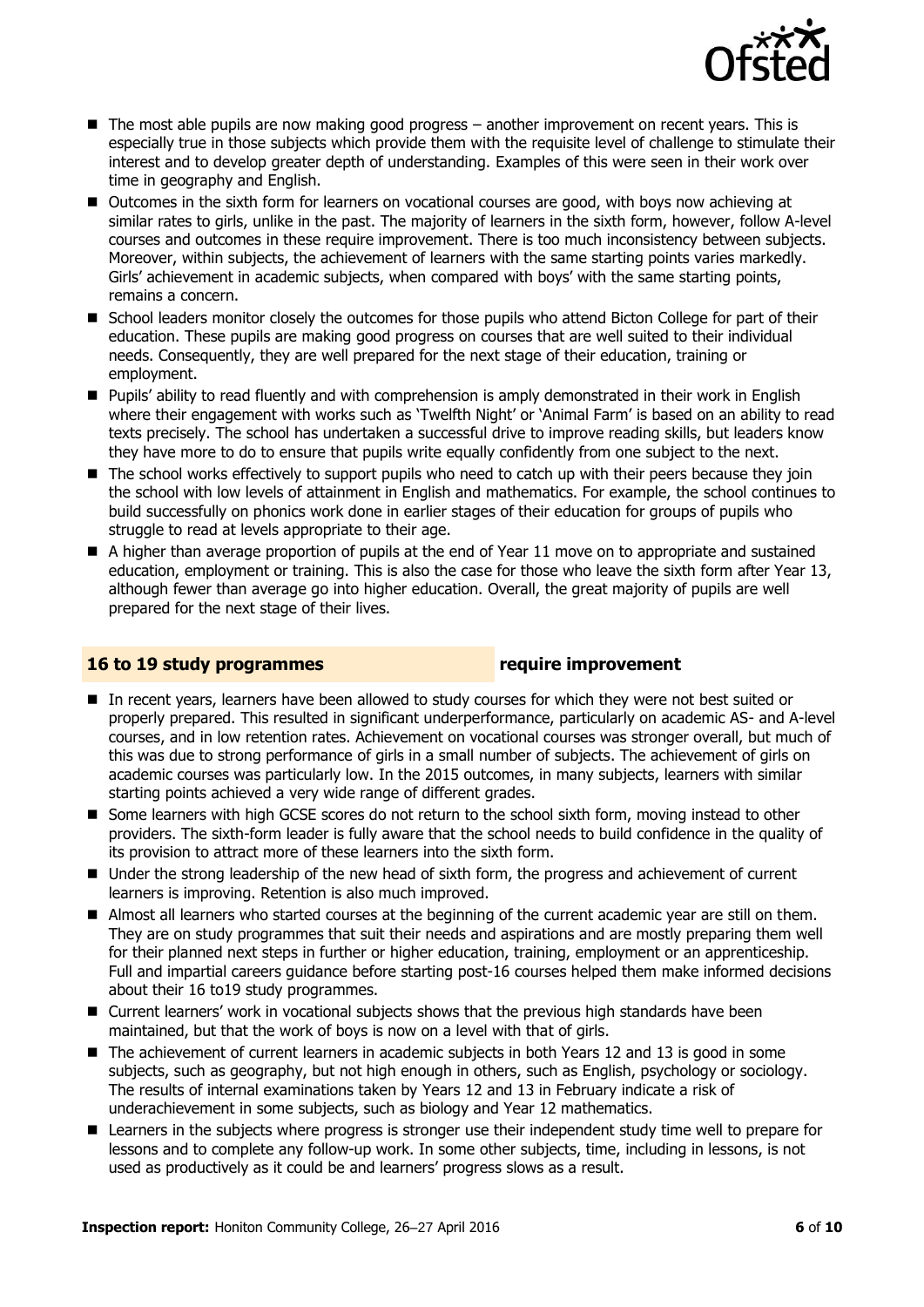

- A small number of learners study GCSE English and mathematics courses to secure a good grade. Success rates for these learners are high under the supervision of specialist English and mathematics teachers.
- The sixth-form leaders, supported by sixth-form tutors, keep a close eye on the attendance of learners and make frequent checks to see that they are keeping up with their work so that targeted support can be put in place quickly if required. Learners' attendance is generally good, but if it falls effective actions are taken swiftly.
- All current learners have an individual interview early in the year to help identify what additional activities, such as work experience or community work, would help to develop their wider employability skills and better prepare them for the future. Most learners identify activities that align with their studies. However, some learners do not make good progress in developing their wider employability skills. Work-related learning and work experience are not yet integral to the full range of courses. It is much better for those on vocational courses, such as health and social care, than for those on other programmes.
- Learners benefit from a range of sport and life skills sessions. They take pride in their volunteering activities both within the school and in the local community. They help younger pupils with skills such as reading, mathematics and in their personal and moral development. They assist in a range of local initiatives and enjoy raising funds for charity.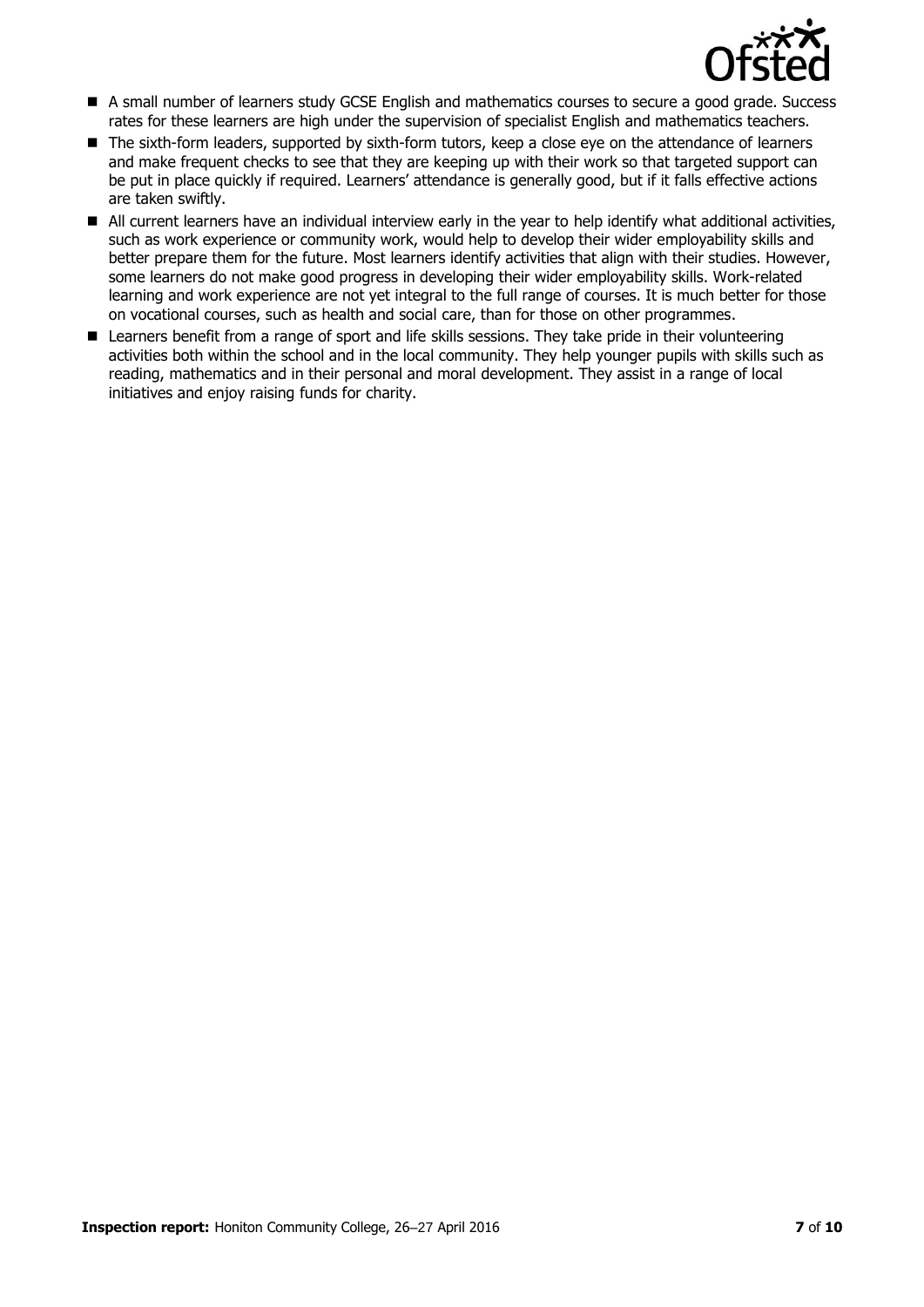

## **School details**

| Unique reference number  | 136912   |
|--------------------------|----------|
| <b>Local authority</b>   | Devon    |
| <b>Inspection number</b> | 10009401 |

This inspection was carried out under section 5 of the Education Act 2005.

| <b>Type of school</b>                                    | Secondary comprehensive           |
|----------------------------------------------------------|-----------------------------------|
| <b>School category</b>                                   | Academy converter                 |
| <b>Age range of pupils</b>                               | $11 - 18$                         |
| <b>Gender of pupils</b>                                  | Mixed                             |
| Gender of pupils in 16 to 19 study<br><b>programmes</b>  | Mixed                             |
| <b>Number of pupils on the school roll</b>               | 735                               |
| Of which, number on roll in 16 to 19 study<br>programmes | 95                                |
| <b>Appropriate authority</b>                             | The governing body                |
| <b>Chair</b>                                             | Lynda Price                       |
| <b>Principal</b>                                         | Glenn Smith                       |
| <b>Telephone number</b>                                  | 01404 42283                       |
| Website                                                  | www.honitoncollege.devon.sch.uk   |
| <b>Email address</b>                                     | admin@honitoncollege.devon.sch.uk |
| <b>Date of previous inspection</b>                       | 13-14 February 2014               |

#### **Information about this school**

- Honiton Community College is smaller than the average-sized secondary school. It converted to academy status in 2011.
- Nearly all pupils are of White British background and speak English as their first language.
- The proportion of disadvantaged pupils eligible for the pupil premium is below average. The pupil premium is additional funding for disadvantaged pupils who are eligible for free school meals and those looked after by the local authority.
- The school has an above-average proportion of pupils with a statement of special educational needs or an education, health and care plan. The proportion is lower than average for those with special educational needs on school support.
- A very small number of pupils in Years 10 and 11 attend Bicton College for half a day a week to study work-related courses.
- The school is a member of the Jurassic Coast Teaching Schools' Alliance, which is led by Woodroffe School in Lyme Regis.
- The school meets the government's current floor standards for GCSE results, which set the minimum expectations for pupils' attainment and progress. The interim minimum standards set for sixth forms are also met.
- $\blacksquare$  This school meets requirements on the publication of specified information on its website.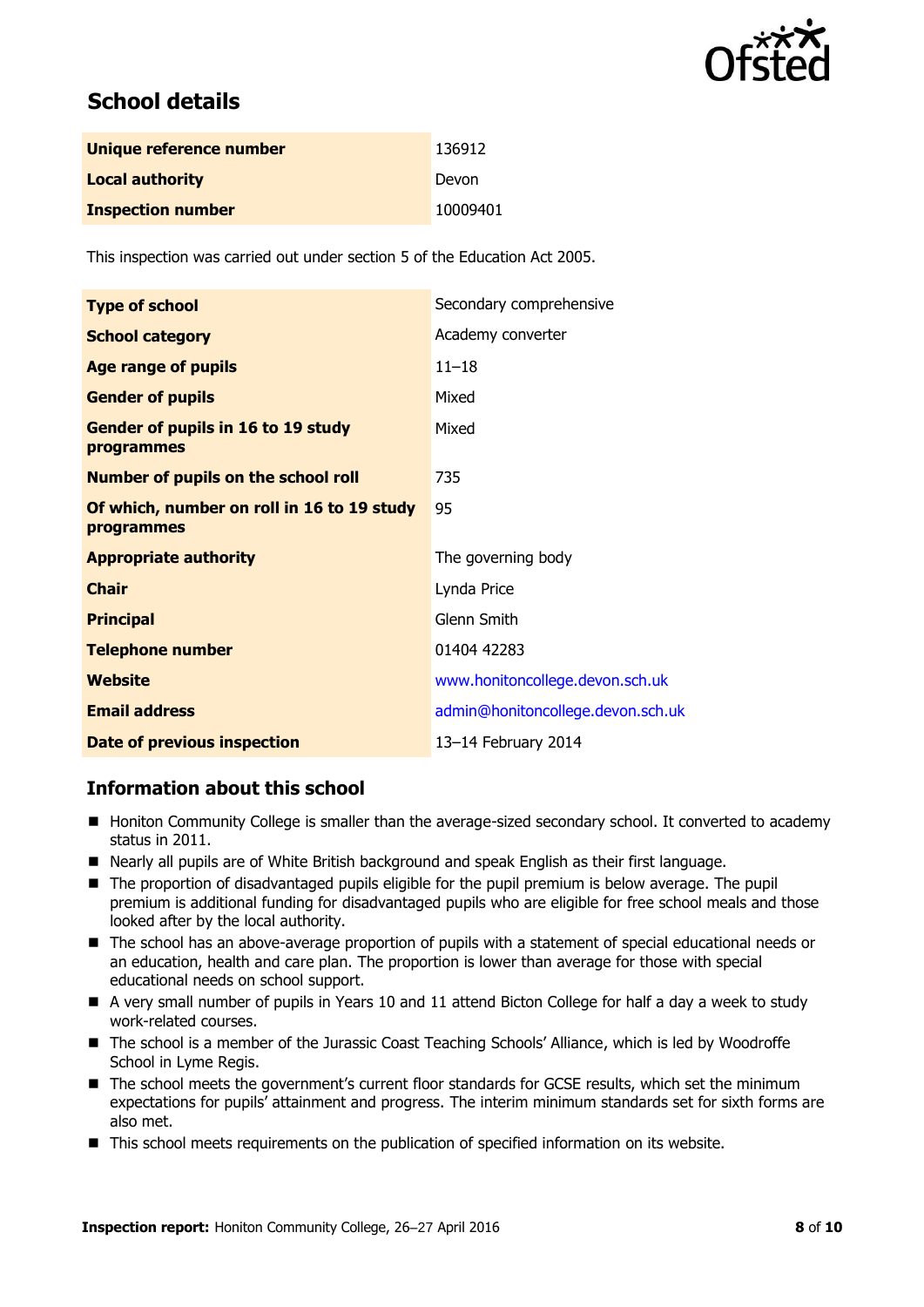

### **Information about this inspection**

- Very occasionally, Ofsted will delay publication of a report to ensure full consideration of concerns identified during the quality assurance process. On a rare occasion, this process may suggest gaps in the inspection evidence base, which will cause Ofsted to conclude that the inspection is incomplete. This happened at Honiton Community College. Inspectors first visited the school in March 2016. Her Majesty's Inspectors returned to the school in April 2016 to gather additional information to secure the evidence base. In such cases, the inspection report is not published until Ofsted is satisfied that the inspection is secure.
- **Inspectors observed learning across the school, including in the sixth form and in a wide range of** subjects. Many of these observations were joint visits to lessons with members of the school's senior leadership team. One assembly was also observed.
- **During observations of learning, inspectors scrutinised pupils' work and further samples of work were** examined separately.
- Inspectors met with a range of staff including senior and middle leaders and new teachers. There was also a meeting with governors, four planned meetings with pupils from across the school, and informal discussions with pupils throughout the inspection.
- A wide range of documentation was examined including information about pupils' achievement, their attendance and behaviour, and the school's self-evaluation and plans for improvement.
- **Inspectors checked safeguarding arrangements for recruitment and other documentation detailing how** school leaders ensure that pupils are kept safe.
- In making their judgements, inspectors took into account the 132 views of parents who responded to Parent View. They also took into consideration the views of 54 members of staff and two pupils who responded to their respective online surveys.

#### **Inspection team**

Jacqueline Goodall, lead inspector Tim Gilson David Herbert Neville Coles Stephen Lee James Sage

Ofsted Inspector Ofsted Inspector Ofsted Inspector Ofsted Inspector Her Majesty's Inspector Her Majesty's Inspector